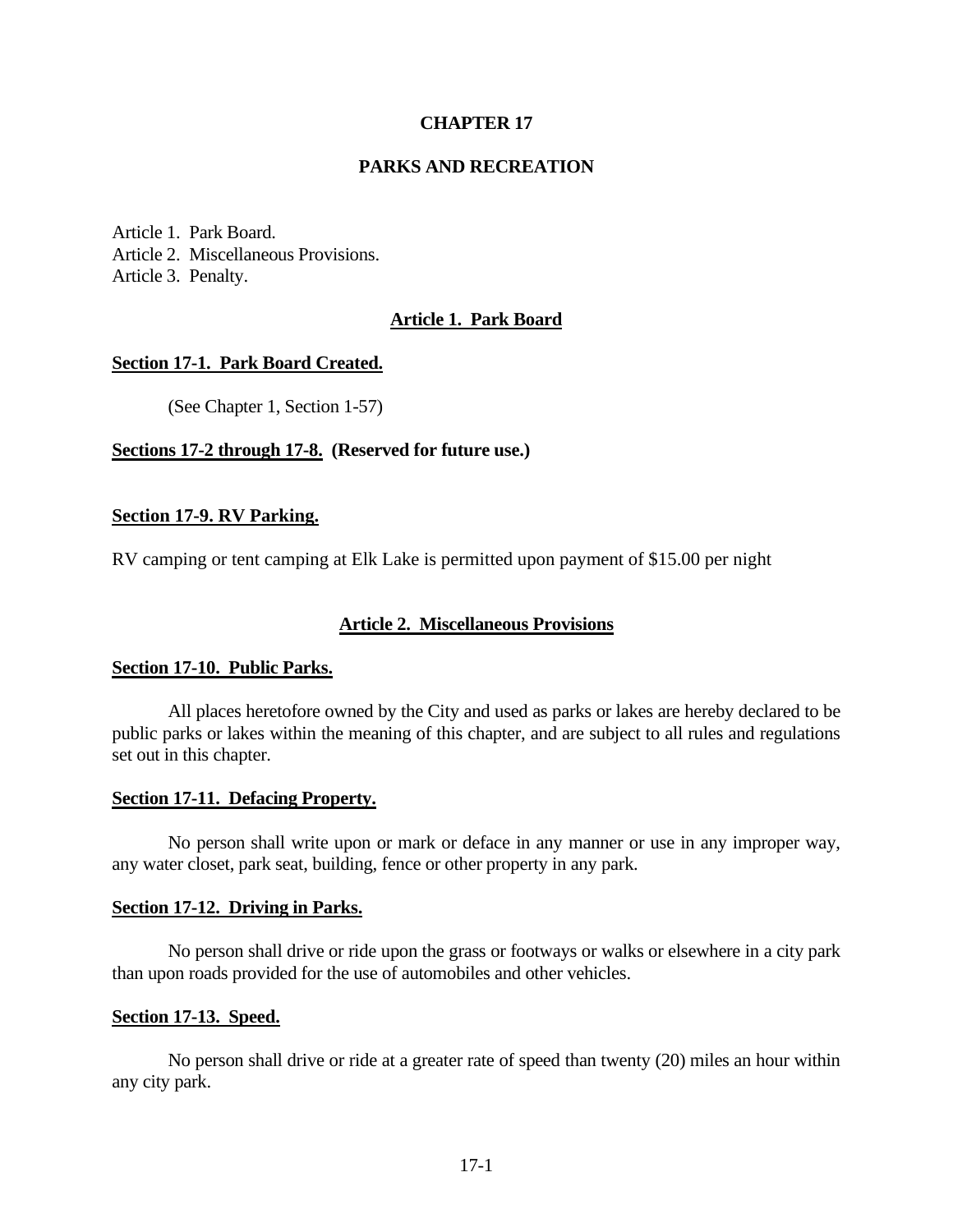### **Section 17-14. Injuring Trees,etc.**

No person shall break, cut, mutilate or injure, remove or carry away any trees, shrubs, plants, flowers, stone, stone walk, bench, chair, seat, bower, stand, structure, fence, property or anything whatsoever in, upon, or near any park, or any street, avenue or highway around the same.

#### **Section 17-15. Nuisance or Indecency.**

No person shall commit any nuisance or any offense against decency and good morals in the parks.

# **Section 17-16. Throwing Stones, Rubbish or Glass Containers; Glass Beverage Containers Prohibited in Lake Areas.**

No person shall throw stones, rubbish or glass containers of any kind into any lake or pond or stream or other place in the parks, except into receptacles designated for that purpose. No person shall bring or use glass beverage containers within lake areas owned by the City designated "No Glass Containers."

## **Section 17-17. Molesting Animals.**

No person shall chase, kill, set snares for, pet, or tease any rabbit, duck, goose, squirrel, bird, fish or any other animal or thing belonging to the park or kept therein.

#### **Section 17-18. Bill Posting.**

No person shall paste, affix or inscribe any handbill, poster, card, device or inscription to or upon or against any fence, structure or property of or on any park or highway, street or avenue surrounding the same.

#### **Section 17-19. Disorderly Behavior.**

No person shall curse, swear or use abusive language or fight, throw stones or behave in a riotous or disorderly manner in any park.

## **Section 17-20. Vending and Retailing.**

No person shall set up any booth, table, stand or other device for vending or retailing any article or services, without prior approval of the City Manager.

#### **Section 17-21. Fouling Water.**

No person shall foul in any manner any pool, spring, drinking fountain or stream in any park.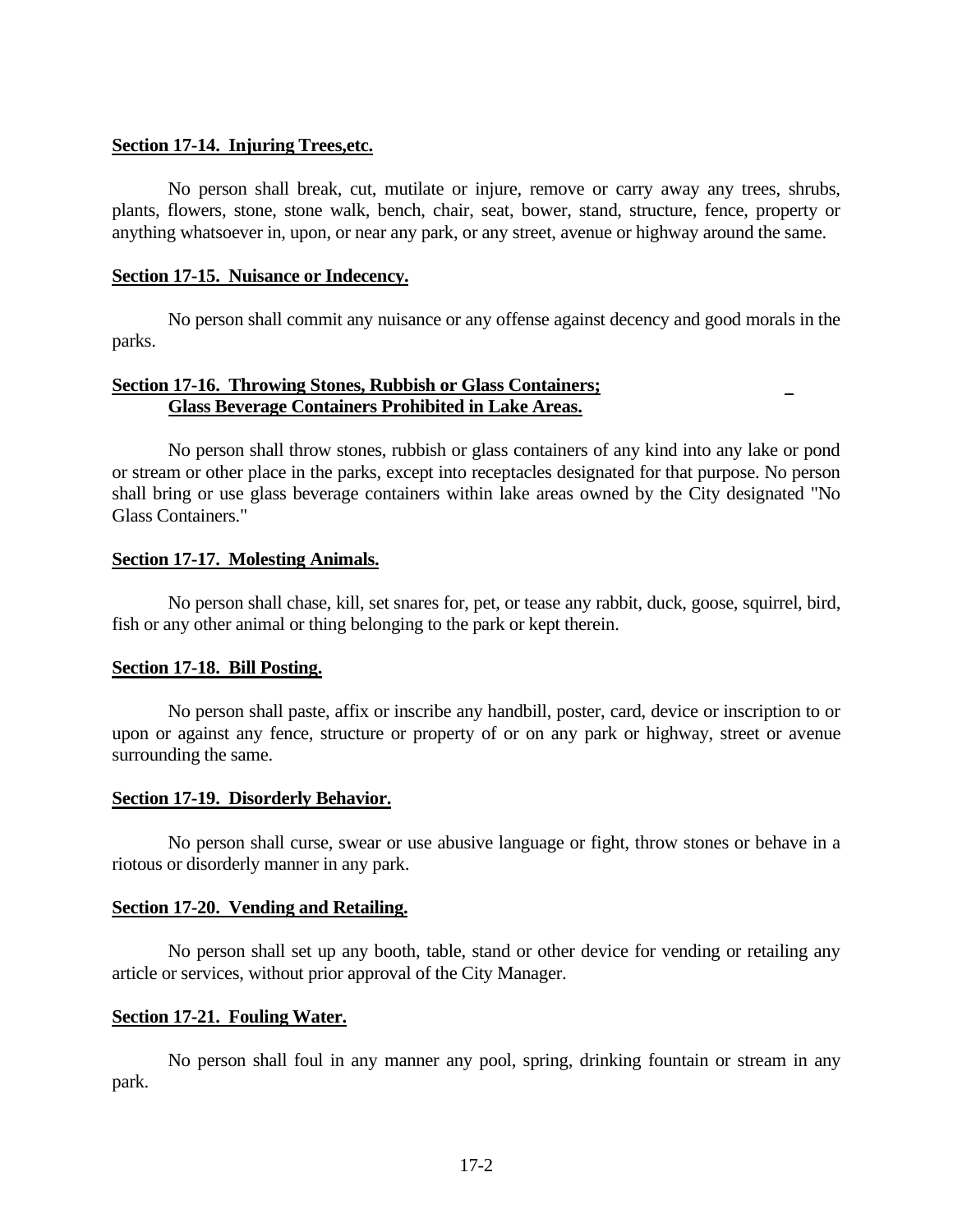# **Section 17-22. Keep to Right.**

All automobiles, vehicles or equestrians, when meeting on the driveways in any park, shall keep to the right, and also comply with all other requirements of the traffic ordinances of the City in the use of the driveways by automobiles or other vehicles.

# **Section 17-23. Trespassing.**

No person shall go or walk upon any space in the parks reserved for flowers or other plants or otherwise invade any plot reserved by the City for shrubbery or flowers or for any other purposes.

## **Section 17-24. Disturbing Picnics.**

No person shall disturb or interfere with any picnic or social gathering or program of any group of persons in any City park.

## **Section 17-25. Domestic Fowls at Large.**

No person shall permit any domestic fowls to run at large in the parks.

## **Section 17-26. Fishing Regulations.**

That the Oklahoma Fishing Regulations presently in effect and as subsequently modified or amended, is hereby adopted and incorporated in the Code of Ordinances of the City of Elk City, Oklahoma, as if set out at length herein, for the purposes of establishing locally appropriate rules and regulations for the control of fishing in City lakes within said municipality; subject only to the following exceptions:

- a. No trotlines, throwlines, juglines, or yo-yos shall be permitted;
- b. Length limit regulations shall be posted.

# **Section 17-27. Prohibited Swimming Areas.**

No person shall swim in lake areas designated "No Swimming Areas".

## **Section 17-28. Prohibited Boating Areas; Boating Regulations.**

No person shall operate a boat or other motorized watercraft in areas designated "No Boating" areas. Watercraft shall be operated in accordance with Oklahoma Boating Regulations.

## **Section 17-29. No Wake Areas.**